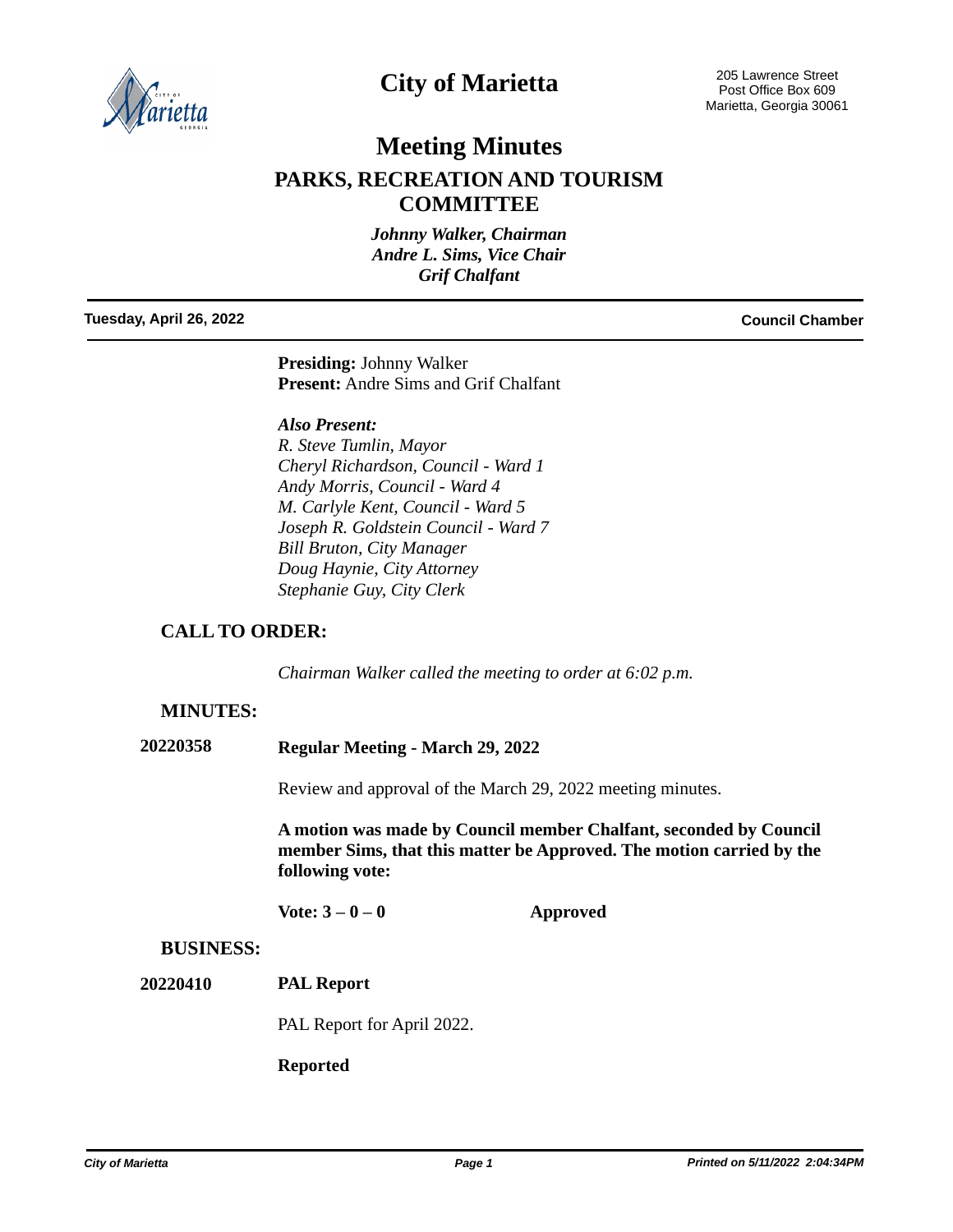*Discussion was held regarding staffing for the PAL Summer Camp program.*

|                     | A motion was made by Council member Sims, seconded by Council member<br>Walker, to approve a grant to the PAL Summer Camp program in the<br>amount of \$25,000. The motion carried by the following vote:                                                   |  |  |
|---------------------|-------------------------------------------------------------------------------------------------------------------------------------------------------------------------------------------------------------------------------------------------------------|--|--|
|                     | Vote: $3 - 0 - 0$<br>Recommended for Approval – Consent Agenda<br>(See agenda item 20220453)                                                                                                                                                                |  |  |
| 20220411            | <b>2009 Parks Bond Report</b>                                                                                                                                                                                                                               |  |  |
|                     | Progress Report of Projects Funded by the 2009 Parks Bond.                                                                                                                                                                                                  |  |  |
|                     | <b>Reported</b>                                                                                                                                                                                                                                             |  |  |
| 20220412            | <b>Whitaker Estate Quarterly Report</b>                                                                                                                                                                                                                     |  |  |
|                     | Quarterly report of financial activity related to the Whitaker Estate.                                                                                                                                                                                      |  |  |
|                     | <b>Reported</b>                                                                                                                                                                                                                                             |  |  |
| 20220413            | Recreation Facilities Quarterly Report for the 3rd Quarter of FY22.                                                                                                                                                                                         |  |  |
|                     | Report of activities at indoor and outdoor recreation facilities from January<br>through March 2022.                                                                                                                                                        |  |  |
|                     | <b>Reported</b>                                                                                                                                                                                                                                             |  |  |
| 20220430            | <b>Summer Camp Funding Memorandum of Understanding</b>                                                                                                                                                                                                      |  |  |
|                     | Motion to approve a Memorandum of Understanding to accept \$10,000 for<br>summer camp grant funding for the Building Opportunities for Out-of-School<br>Time (BOOST) Grant Program, administered by the Georgia Parks and<br>Recreation Association (GRPA). |  |  |
|                     | A motion was made by Council member Sims, seconded by Council member<br>Chalfant, that this matter be Recommended for Approval – Consent<br>Agenda. The motion carried by the following vote:                                                               |  |  |
|                     | Vote: $3 - 0 - 0$<br>Recommended for Approval – Consent Agenda                                                                                                                                                                                              |  |  |
| <b>ADJOURNMENT:</b> |                                                                                                                                                                                                                                                             |  |  |
|                     | The meeting was adjourned at $6:18$ p.m.                                                                                                                                                                                                                    |  |  |